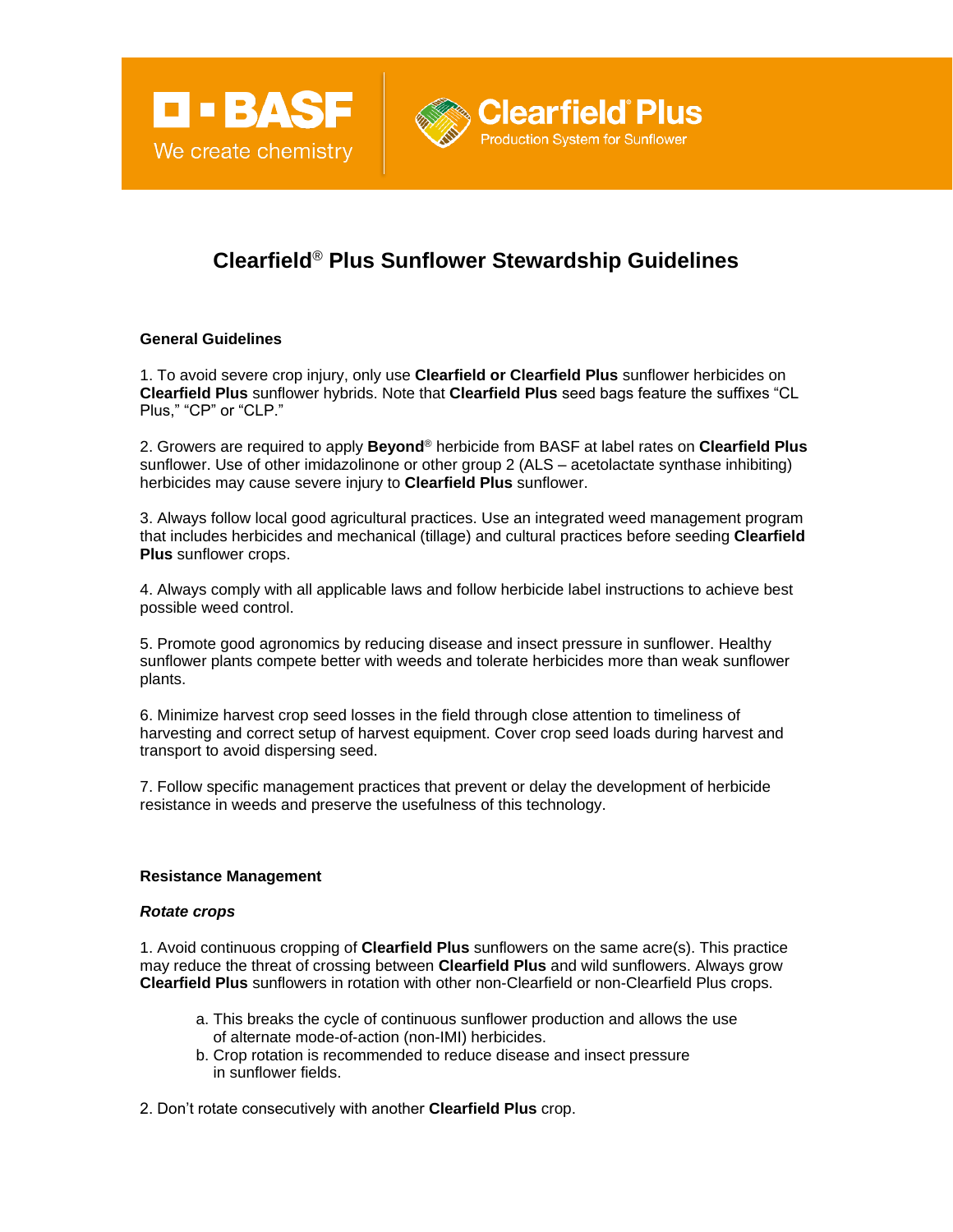3. Properly manage weeds in sunflower-fallow-sunflower rotations. In the fallow year, control weeds before they set seed. Control should be obtained through the use of burndown (non-ALSinhibiting) herbicides and/or tillage.

### *Rotate herbicides with the crop rotation*

1. To reduce selection pressure, use herbicides with a different mode of action than IMI herbicides, which are AHAS or ALS-inhibitors (WSSA Group 2 or HRAC Group B\*).

2. Avoid application of herbicides with the same site of action more than twice a season.

3. Do not use solely ALS herbicides on the same field more than two out of four years.

4. Use sequential or tank mix partners with multiple modes of action to reduce the probability of resistance development among weed species in any given field.

# **Herbicide Use & Weed Control**

1. Do not apply **Beyond**® herbicide to non-**Clearfield Plus** sunflowers.

2. Always use a certified adjuvant with **Beyond** herbicide per label directions. On **Clearfield Plus** sunflower hybrids, use either an MSO at 1% v/v or NIS at 0.25% v/v with **Beyond** herbicide only.

3. Always apply **Beyond** herbicide with a nitrogen fertilizer, such as liquid or dry spray-grade AMS, 28%N, 32%N or 10-34-00.

4. Clean spray tank thoroughly before spraying **Beyond** to avoid **Clearfield Plus** sunflower injury due to residue of herbicides from previous spray. This also helps avoid herbicide drift to **Clearfield Plus** sunflower from herbicide spray of adjacent fields.

5. Don't spray **Beyond** if rain event is expected within one hour after the spray.

6. Use preemergence, non-ALS-inhibiting herbicides such as **Prowl H2O** that provide soil residual control of broadleaf and grass weeds at planting of **Clearfield Plus** sunflower to reduce early season weed competition.

7. Scout fields before herbicide application to ensure herbicides and rates will be optimum for the weed species and weed sizes present.

8. Scout the field after **Beyond** application. Rogue seed production fields for **Clearfield Plus** sunflower hybrid off-types and survived weed plants.

9. Control weed escapes with herbicides possessing a different site of action or use a mechanical control measure. Weed escapes should not be allowed to reproduce by seed or to proliferate vegetatively.

10. Thoroughly clean equipment used to plant, harvest, transport and condition **Clearfield Plus** sunflower to avoid the spread of weed seed.

11. Manage weed seed at harvest and post-harvest to prevent a buildup of the weed-seed bank.